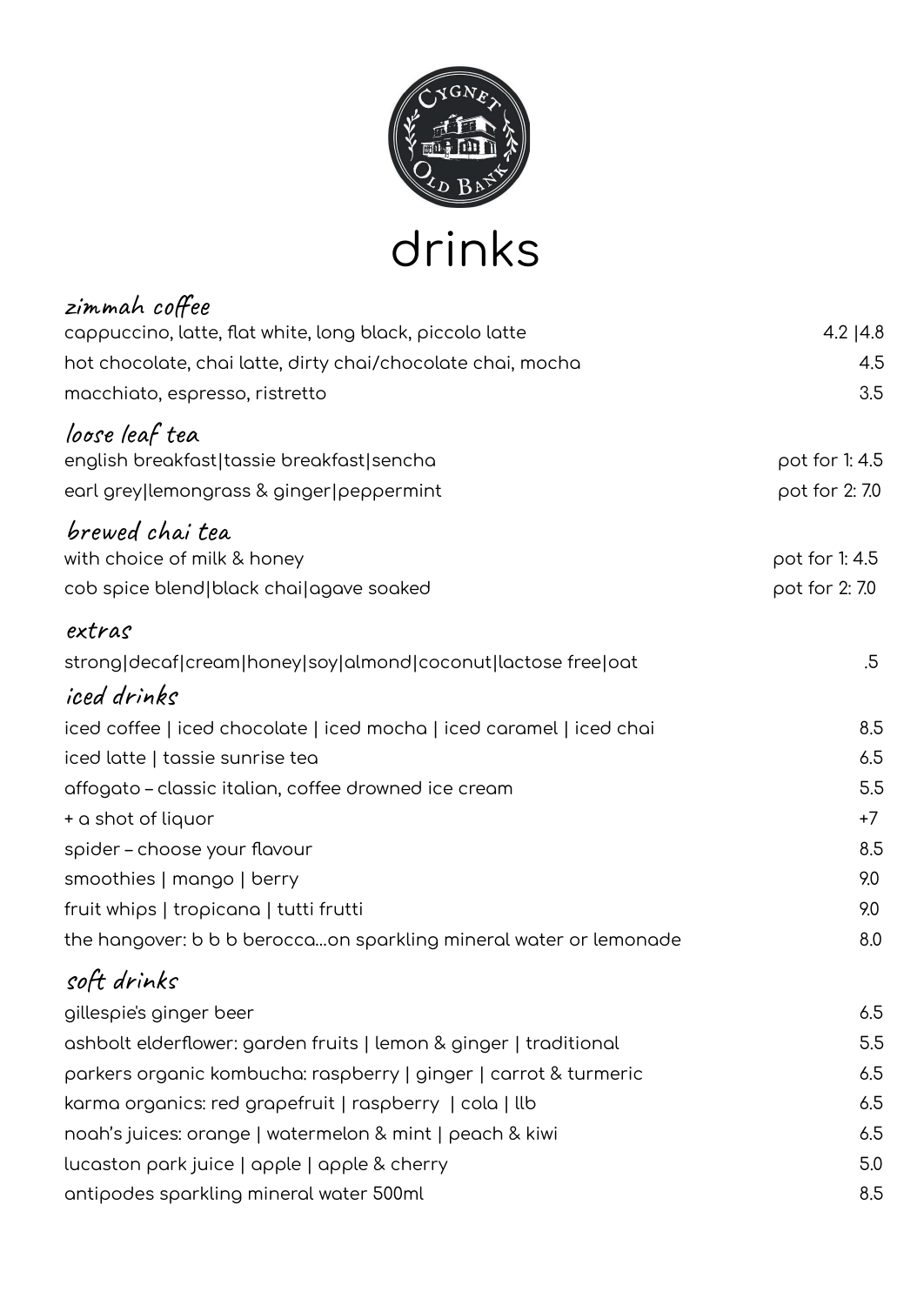

## wine | beer | cider

| sparkling                                                              | glass / bottle  |    |
|------------------------------------------------------------------------|-----------------|----|
| 42° south   cuvee coal river valley, tasmania                          | 12 <sup>2</sup> | 43 |
| 42° south   pink coal river valley, tasmania                           | 12              | 43 |
| kate hill   pinot noir chardonnay huonville, tasmania                  |                 | 55 |
| white                                                                  |                 |    |
| 42° south   riesling coal river valley, tasmania                       | 11              | 40 |
| kate hill   riesling huonville, tasmania                               |                 | 55 |
| 42° south   sauvignon blanc coal river valley, tasmania                | 11              | 40 |
| kate hill   sauvignon blanc huonville, tasmania                        |                 | 46 |
| 42° south   chardonnay coal river valley, tasmania                     | 11              | 40 |
| frogmore creek   chardonnay coal river valley, tasmania                |                 | 44 |
| sailor seeks horse   chardonnay cradoc, tasmania                       |                 | 65 |
| 42° south   pinot grigio coal river valley, tasmania                   | 11              | 40 |
| frogmore creek   pinot gris coal river valley, tasmania                | 13              | 44 |
| hughes & hughes   pinot gris flowerpot, tasmania                       |                 | 46 |
| elsewhere   rose glaziers bay, tasmania                                |                 | 45 |
| red                                                                    |                 |    |
| storm bay   pinot noir coal river valley, tasmania                     | 9               | 39 |
| altaness   pinot noir huon valley, tasmania                            |                 | 65 |
| 42° south   cab sav merlot coal river valley, tasmania                 | 11              | 40 |
| frogmore creek   cabernet sauvignon coal river valley, tasmania        |                 | 44 |
| kate hill   shiraz huonville, tasmania                                 |                 | 46 |
| head red   shiraz barossa, south australia                             | 12              | 44 |
| local beer / cider                                                     |                 |    |
| crack of noon: pilsner   amber ale lymington, tasmania                 | 12              |    |
| boags premium lager   cascade premium light                            | 7               |    |
| willie smiths organic apple grove, tasmania                            | 9               |    |
| pagan cider cerise cygnet, tasmania                                    | 9               |    |
| franks perry franklin, tasmania                                        | 9               |    |
| mocktails                                                              |                 |    |
| pinamockalada: pineapple, coconut, lime                                | 14              |    |
| passion fruit fojito: seasonal fruit, passion fruit, cane sugar, lemon | 14              |    |
| raspberry mule: ginger beer, ice cream, raspberry coulis               | 12              |    |
| cocktails & long drinks                                                |                 |    |
| aperol spritz: aperol, soda, orange                                    | 10              |    |
| mimosa: bubbles and orange juice                                       | 8               |    |
| summer sunrise: campari, gin, ashbolt elderflower sparkling            | 14              |    |
| apple blossom: vodka, ginger, rosewater, lucaston park apple juice     | 14              |    |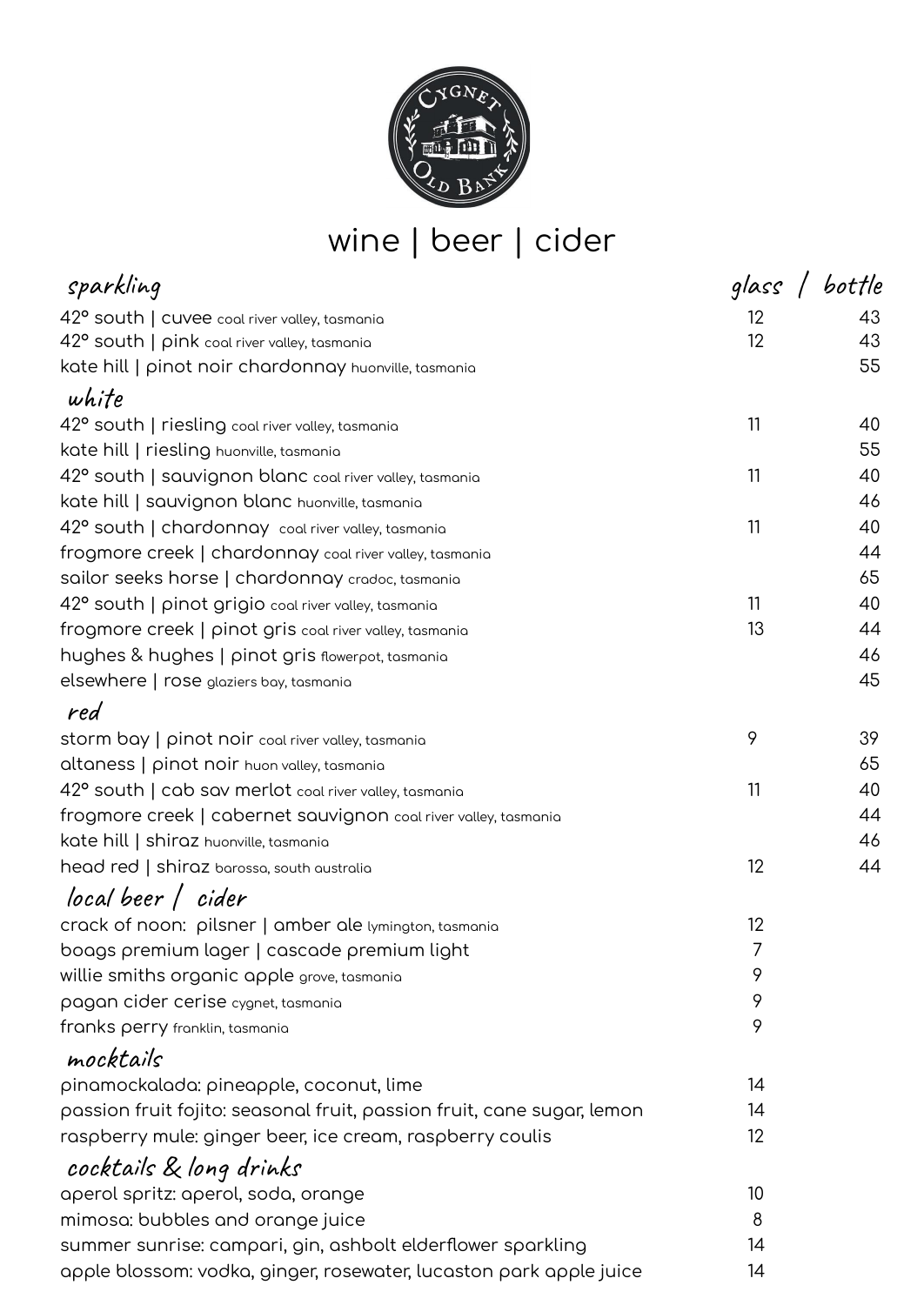## menu

| Butcher's Bene gfo<br>cygnet ham   poached eggs   roast tomato   hollandaise   house focaccia                    | 22              |
|------------------------------------------------------------------------------------------------------------------|-----------------|
| Golden Delicious Pancake gfo<br>apple   walnut praline   whipped ricotta   caramel sauce                         | 19              |
| The Ubiquitous gfo<br>smashed avo   westhaven feta   dukkah   evoo   sourdough   assorted seeds n local weeds    | 17              |
| The Bank Roll gfo<br>egg   bacon   relish   aioli   lettuce   cheese                                             | 15              |
| Chef's Breakfast gfo<br>fried eggs   bacon   beans   sausage   tomato   mushrooms   sourdough                    | 25              |
| Mr. Gordon's Granola gluten free<br>house blend granola   mountain river yoghurt   local berry compote           | 16              |
| Googie on Spuds gluten free<br>fried free range egg   roast potatoes   relish                                    | 14              |
| Das Fritz gluten free<br>minted pea fritters   avocado   sour cream   poached egg   house pickles   local greens | 21              |
| Meze Plate gluten free/vegan<br>herb falafel   beetroot hummus   spiced cauliflower   tahini dressing   pickles  | 20              |
| Curry du Jour gluten free<br>fragrant nepalese style w rice and accompaniments                                   | 24              |
| Reuben Sandwich gfo<br>corned beef   swiss cheese   mayo   pickles   kraut   crisps                              | 24              |
| Power Bowl vegan/gfo<br>coconut rice   turmeric tofu   slaw   peanut   lime   mint<br>add chicken                | 23<br>6         |
| <b>Pimped Potatoes</b><br>local roasties   wasabi mayo   furikake   pickles gluten free/vegan                    | 13              |
| Beer nuts   house baked sweet & salty nuts gluten free                                                           | $12 \,$         |
| Popcorn   shichimi   palm sugar gluten free/vegan                                                                | 10 <sup>°</sup> |
| <b>Breakfast Extras</b><br>cygnet bacon   cygnet ham                                                             | 6               |
| haloumi   house beans   mushrooms<br>roast tomato   sauteed greens                                               | 5<br>4          |
| hollandaise   relish   jam                                                                                       | 2               |